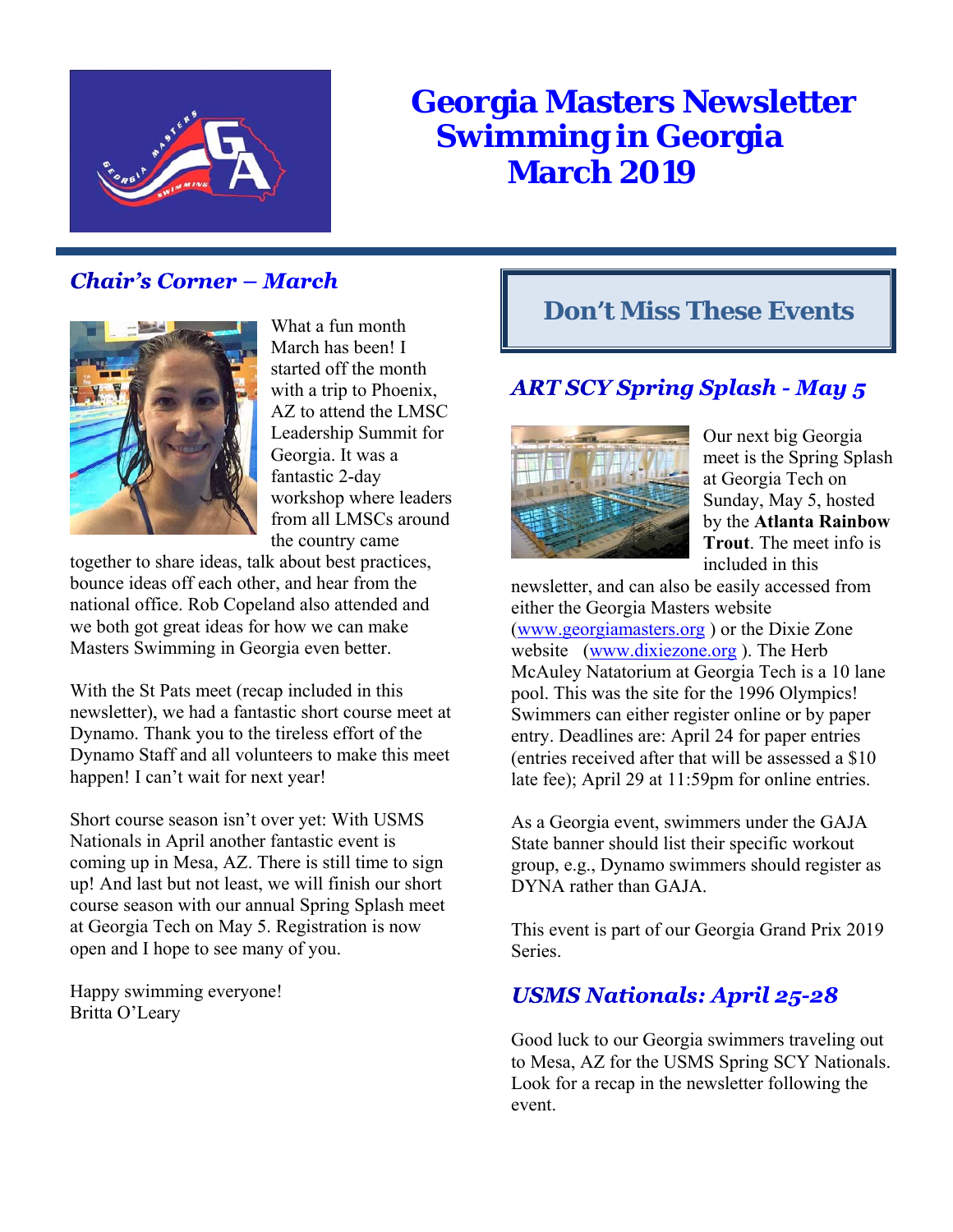## **Meet Recaps**

### ST Pat SCY - March 16&17



118 swimmers from 35 different clubs, from as far as Colorado, came together at Dynamo Swim Club to put

some fast times in the books. For many, it was a last test before USMS Nationals in April, and for many, it was a fantastic local meet in a fast pool. Adding to the fast swims of the day were the fun music the organizers played. As an in-state meet, swimmers had to swim for their clubs or workouts group for relays. Dynamo put a fast men's 200 free relay in the pool on Saturday, while the Atlanta Water Jocks saw a great race between their men and women 200 medley relay on Sunday. The Georgia Masters Killer Whales rounded out the relay entries with some great swims.



Free relay – Rebecca Hamilton, Mike Gaw, Samy Naguib and Elaine Krugman

Overall, the weekend was fantastic and old and new friends came together for one of the best short course meets in the South East.

Awards for the 2018 Go the Distance and 2018 Grand Prix were given out on Saturday- see the enclosed pictures of many of the winners!



Grand Prix Winners



Go the Distance Winners - John Zeigler, Pat Eddy and Stephanie Lemmons

Editor's Note: Apologies to **Joe Hutto** who was left off the list of Grand Prix winners that was posted in last month's newsletter. Joe was the deserving winner for the M65-69 age group.

#### **Auburn Recap: February 16-17**

The **Dixie Zone SCY Championships** took place this year at nearby Auburn University. Great Georgia contingent of about 50 swimmers travelled to Auburn to compete. Total meet attendance was over 150 swimmers. Thanks to **Karol Welling** for organizing the GAJA relays. GAJA took the 1st place team award for regional teams (OK, so it was the only one, but it was  $1<sup>st</sup>$  place nonetheless!).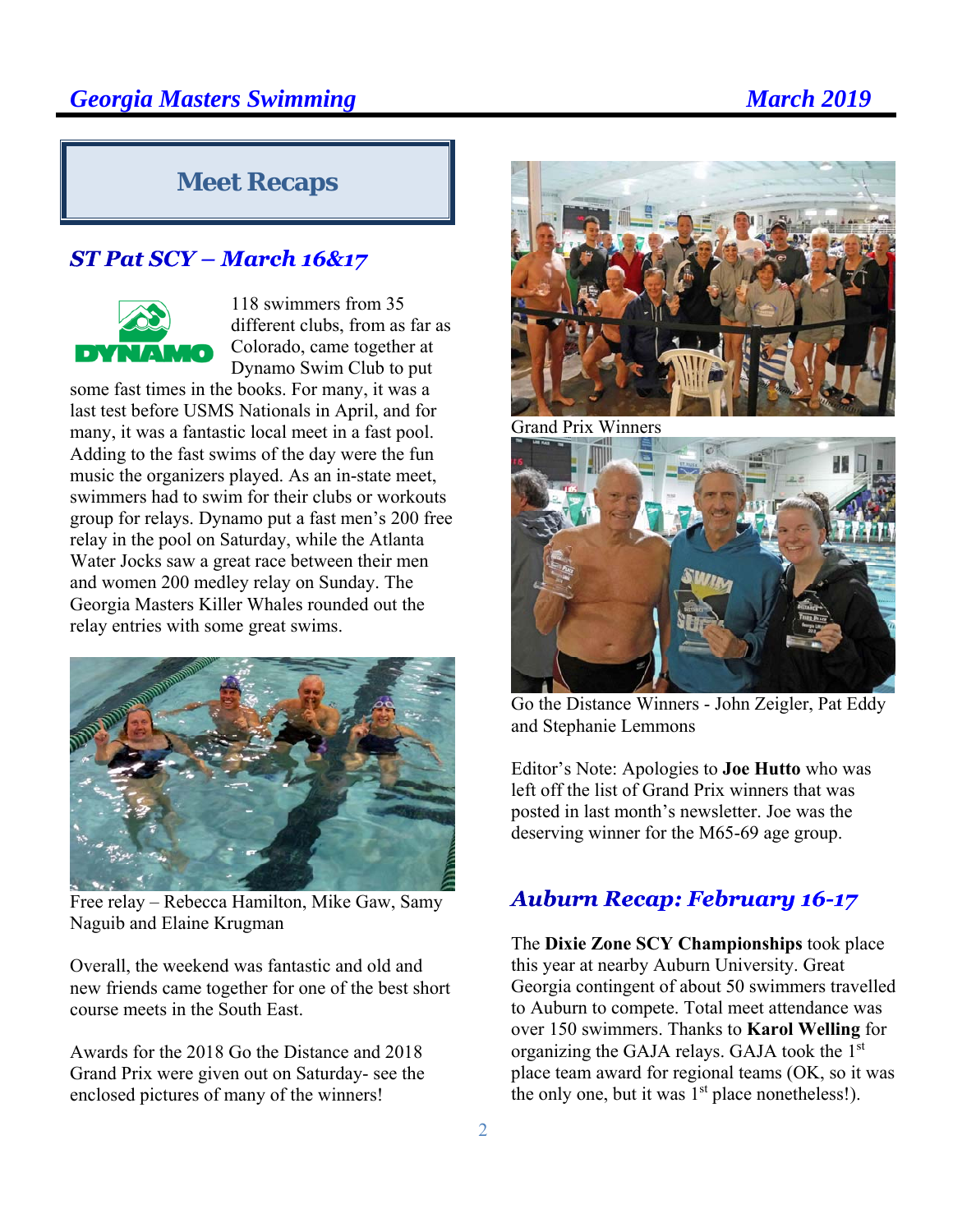### **Georgia Masters Swimming Community Community Community Community Community Community Community Community Community Community Community Community Community Community Community Community Community Community Community Commun**

Special congrats to our Georgia swimmers who won individual high point awards against tough competition:

| Lauren Minchew        | $(W25-29)$ |
|-----------------------|------------|
| George Mcdonal        | $(M25-29)$ |
| Jonathan Dunn         | $(M35-39)$ |
| <b>Charles Ostell</b> | $(M40-44)$ |
| Mark Rogers           | $(M50-54)$ |
| Lynn Beach            | $(W60-64)$ |
| Ted Hammond           | $(M65-69)$ |
| Sue Ottosen           | $(W75-79)$ |
| Hal Stolz             | $(M80-84)$ |
| Albert Woods          | $(M90-94)$ |
|                       |            |

#### **W Gwinnett Park Recap: February 24**

Nice turnout of 33 swimmers, plus assorted family members and friends, for the annual West Gwinnett Park SCY Developmental meet. Participating teams included: Atlanta Water Jocks (AWJ), Dynamo Masters (DYNA), Gwinnett Masters Aquatic Club (GMAC), Georgia Killer Whales (GMKW) and Nighthawks Masters (NHMS), and Swim Atlanta Masters (SAMS).

Thanks much to volunteer timers **Harry Heath, Mary Moak, Kat-I Morblue**, and **Chip Woody**, and to meet referee **Ed Saltzman**.

This meet was sponsored by the **Georgia Killer Whales**.

## **Other News**

### **2019 Georgia Grand Prix**

Here's the 2019 Grand Prix Series events:

- Feb 15-18 USMS Winter Fitness Challenge:
- Mar 16-17 St Patrick's Day SCY Invitational
- May 5 ART Spring Splash SCY
- Jun TBD Bulldog LC Invitational
- Jun 29 Georgia Games Open Water
- Jul 15-31 USMS Summer Fitness Challenge
- Sep 7 Southside Seals SCY Pentathlon
- Nov 15-30 USMS Fall Fitness Challenge
- Dec TBD St Nicholas SCM Invitational

#### Swimmer Profile – Nei-Kuan **Chia**

By Elaine Krugman



Best 100 freestyler in Florida as a high school senior. Two-time all-ACC (Atlantic Coast Conference) at Florida State. 5-Time Taiwanese National Champion. 1996 and 2000 Olympian for Taiwan. Top 100 FINA World Ranked butterflier (2000-2003). USMS Record Holder in the 50 Meter Butterfly (2000). Seven USMS All-American Honors. 114 Individual and two relay USMS Top Ten Achievements. Eight FINA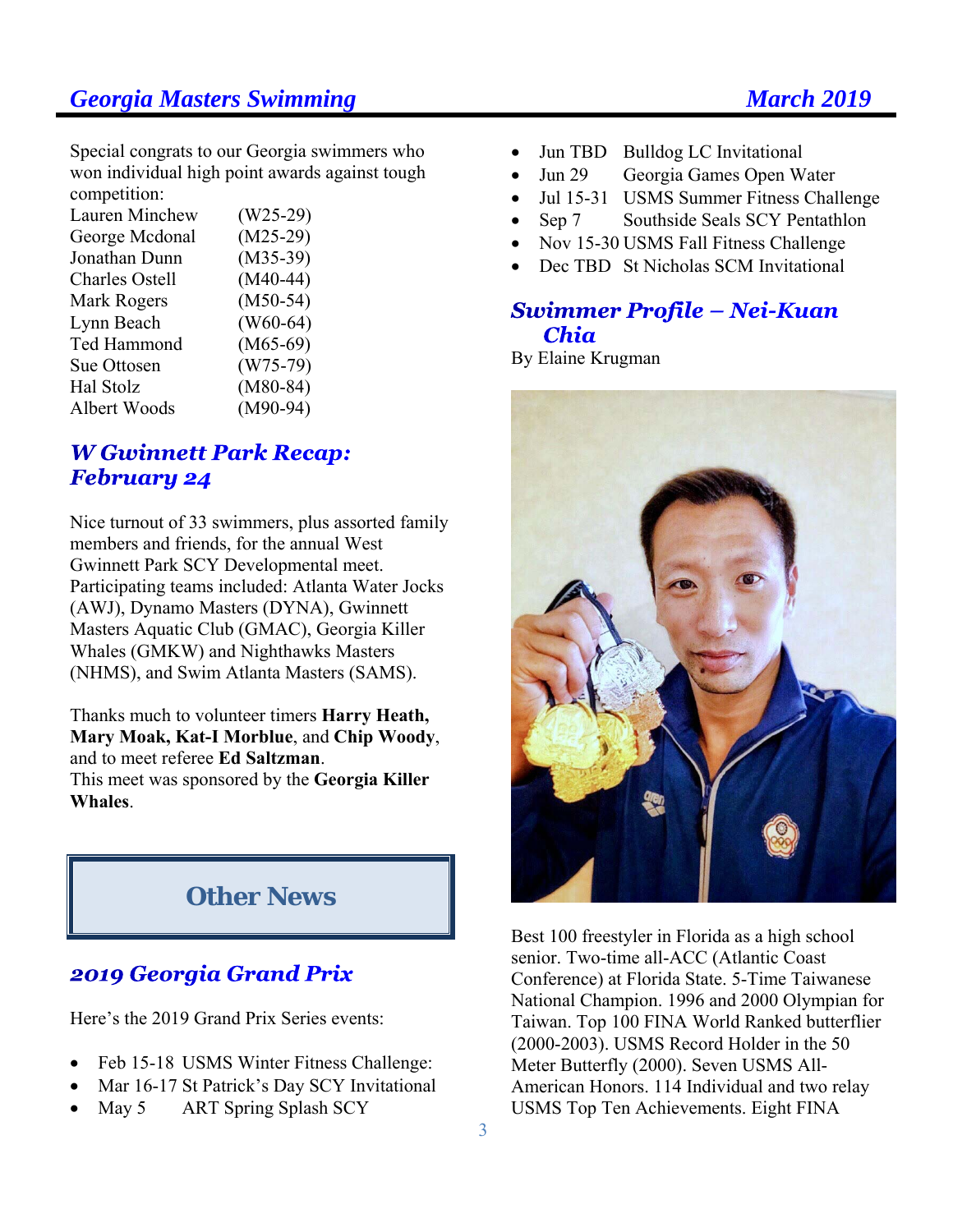## **Georgia Masters Swimming Construction Construction Construction Construction Construction Construction Construction Construction Construction Construction Construction Construction Construction Construction Construction C**

Masters Top 10 Rankings. Three gold, one silver, and two bronze medals at the 2018 Asian Swimming Championships.

Nei-Kuan Chia accomplished all of that—and more—after nearly drowning at a water theme park at the age of eleven because he didn't know how to swim. The very next day, his mother signed Nei-Kuan up for a swim team, even though he had a fear of the water.

At his first swim practice, Nei-Kuan stood nervously at the edge of the dive well while watching kids half his age swim effortlessly back and forth. He wouldn't get in the water, so the swim coach shoved him from behind into the pool. Nei-Kuan sank to the bottom and pushed off to get back to the surface. From there, he figured out on his own how to get to the side of the pool. The rest, as they say, is history.

By the end of summer, Nei-Kuan competed in his first swim meet at a local YMCA invitational. He made the top six in his age group and proudly won a ribbon—a memento he still keeps to this day.

As a senior in high school, Nei-Kuan returned to his native country of Taiwan, where he lived until age five, to compete in their national championships. He made the national team and competed in the 1996 and 2000 Olympics, and then hoped to return for the 2004 Olympics. Unfortunately, the hard-working swimmer injured his shoulder and was forced to retire from the sport.

It wasn't until eight years later (and sixty pounds heavier) that Nei-Kuan returned to the pool. As he explained, "In 2012 I went through a painful divorce, and through that process I became really depressed and went to the doctor to get checked out. They did all the blood work and a general physical. [My doctor] said I was on the verge of having massive heart disease, kidney problems, and potential other problems, because I was so

unhealthy." Nei-Kuan's resting heart rate was in the 90's, and his blood pressure and cholesterol levels were extremely high due to his poor diet and lack of exercise.

"My doctor prescribed \$500 worth of medications that day and said I had to get on those medications ASAP. I had gone to medical school after Florida State, and I knew that starting on medication meant a lifetime of medication," Nei-Kuan said. Not wanting to spend the rest of his life taking massive amounts of drugs, he asked his doctor if there was anything else he could do. She told Nei-Kuan he would have to change his lifestyle habits quickly, otherwise it was "life or death."

Hearing that frightening diagnosis motivated Nei-Kuan to return to the exercise he knew best: swimming. After a few weeks of daily swim workouts, the rededicated swimmer lost twenty pounds. In nine months, he lost a total of forty-five pounds.

By 2013, just swimming laps became boring for this former competitor, so he took the recommendation of a friend to rejoin USMS and compete in swim meets. The Marist SCY Developmental Swim Meet was his first one, and he described being very nervous, just as he had been for the Olympics. Nei-Kuan didn't sleep well, and he was unable to eat breakfast. Getting up on the blocks for his first race, he was jittery and unsure of himself. All of that disappeared, however, when Nei-Kuan clocked a blazing 22.89, which would have ranked him  $27<sup>th</sup>$  of 387 swimmers in his 35-39 age group. I watched that race, and I distinctly remembered turning to my husband, Bruce, and saying, "Wow! Did you SEE that guy?!"

As the speedster described it, "I was pleasantly surprised how fast I was, so that kind of got the ball rolling. I decided to keep doing it after that. Once you start, the passion and desire come back, and I realized that swimming has been and will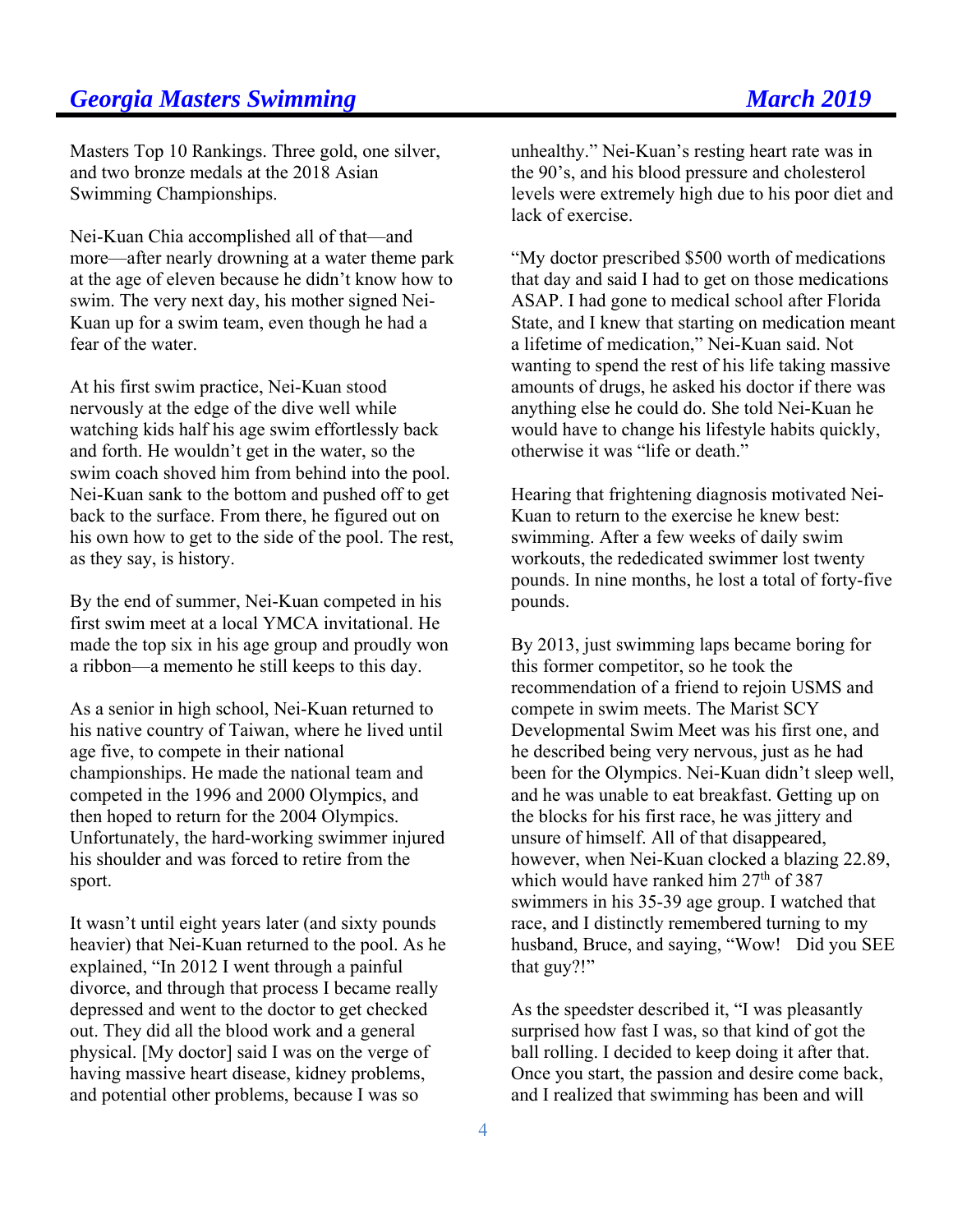always be a part of who I am… Swimming is one of the main things that saved my life."

Reflecting back, Nei-Kuan believes if it hadn't been for the events of his life that led up to his serious health issues, he would have never returned to swimming. "What I found out about myself through all the pain and suffering… There's an appreciation for life and an appreciation for swimming that I never had. Before, the first time around, swimming was a business."

Having a scholarship to Florida State, Nei-Kuan was under pressure to live up to the expectations and demands that went along with that scholarship. After college, he was a sponsored swimmer, and swimming at that level gave him the opportunity to perform on the international stage. These were all things that Nei-Kuan looks back and realizes he viewed from a selfish perspective. It was all about winning and what he could gain from that.

Now, the appreciative swimmer says, "Swimming is so much different for me. Swimming is something that is almost an escape from reality, where you're not burdened with the problems of the world. You can go somewhere that's a sanctuary; it's just you, the water, and your ability to have control. I have a new appreciation for swimming that I never had before."

The swimming paid off for Nei-Kuan's physical health, too. In 2016, his blood work and other health markers were back to 100%, and he received a perfect score at his company's annual physical. "That felt like I had just won the lottery! More than anything else I had ever done in my life, that was the one moment where I really truly felt like I did something. If I had to say what one of my greatest achievements was, that was it. It was a long process; sixty pounds in total (lost). I ended up changing what I ate, cutting out a lot of stuff I shouldn't have been eating anyway. It was holistic. More than exercising, it was nutrition and stress management. It gave me my life back."

Nei-Kuan continued to compete, progressing from a developmental meet to a local Atlanta meet, and then on to USMS Nationals and the 2014 FINA World Masters Championships, in Montreal. "I didn't have goals at first. As I kept swimming, I kept testing myself at a different level." It took about one year to get comfortable with racing again.

It appears that this Masters swimmer has been quite comfortable with racing over these past four years, because his race times consistently place him in the Top Ten for all of his events. This past short course meters season, Nei-Kuan was the fastest in the country in the 100-meter butterfly; and, finished top 3 in the 50- meter free, 50-meter fly, 100-meter backstroke, and 200-meter backstroke.

To get back to that high achievement level, the sprinter has worked hard in the pool, swimming doubles six days per week during alternate weeks when his seven-year-old son is not staying with him. Otherwise, he swims one workout per day, six days per week.

Nei-Kuan concentrates on quality over quantity, though, training smart rather than swimming massive amounts of yards. In addition, he has adapted the Japanese way of training into his own routine based on advice from his Japanese swimming friends. He focuses on flexibility and doing a lot of stretching, saying that as we age, it's not about pure strength. Everything centers around powerful, efficient movement and maximizing every stroke. The Japanese swimmers feel that maintaining strength, flexibility and balance should be the goal as you age, with flexibility being most critical.

Since September, Nei-Kuan has been doing a customized elite athlete functional training program that Exos/Bridge Athletic designed specifically for his swimming events. The program helps him decrease injury risk in addition to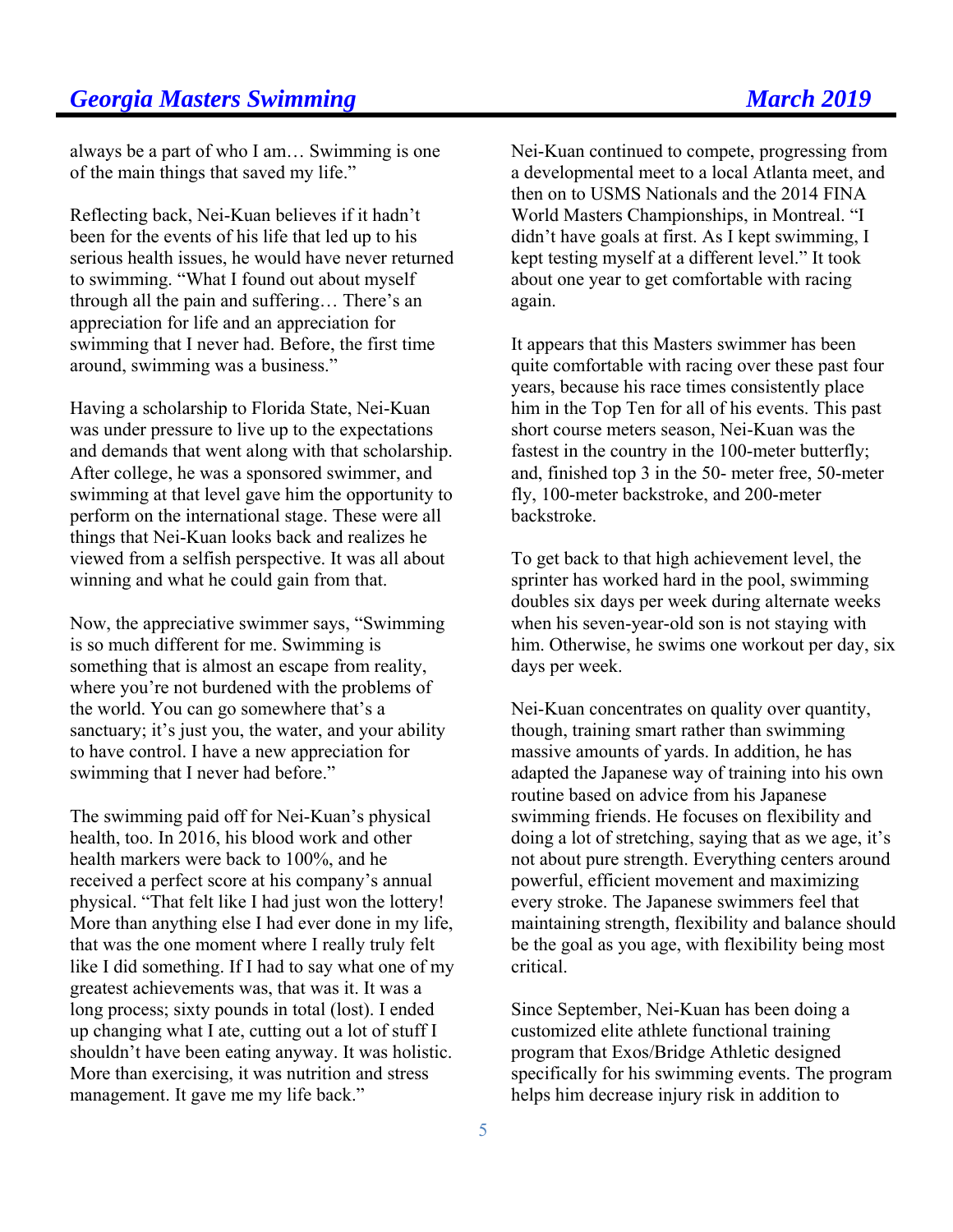building strength and power. He also is on a special nutrition program recommended by the Exos program.

This summer, the 41-year-old will put his Exos and Bridge Athletic training program to the test when he competes at the FINA World Masters Championships in Gwangju, South Korea. Winning his races won't be his primary focus, however.

"I honestly try not to focus on results anymore. I was so results-driven and results-oriented my first time around that my happiness totally circulated on how I performed. I promised myself this time around that I wanted a purpose. How I live my life now is really about finding what my purpose is and doing things based on that. My purpose now that I swim is that I wanted to give my son an opportunity to see his dad swim. Hopefully, I'm still at a level where it means something. When I grew up, my dad worked out of town and was only home on weekends, and he worked so hard that he didn't have time for other things. I really don't have a lot of defining memories of my dad doing things he loved. So, I wanted to give my son something to always remember his dad by. Swimming for me is such a big part of my life and helps define who I am, and I always want my son to remember that long after I'm gone," Nei-Kuan explained.

"My other purpose is that swimming now—I feel it's an opportunity to give back in a sport that has given me so much. What the sport has given me, I feel like I owe it to the sport to give something back. I'm involved with Swim Across America and helping through that. I help other swimmers and triathletes by coaching for free—especially kids."

"If I had continued on the track I was on before, I would probably not be here right now. I never appreciated it the first time. Everything was so, 'I need to win, I need to win,' all the time… It's a little bit cliché, and I heard this a few years ago,

but it's really about the process and the journey that we should be relishing and not just the results; because, the results we can't control. We can only control every day what we put in. It's the daily life lesson, the daily workouts, and the ability to show up sometimes; that's what we have to relish. That's what we learn from. It's hard sometimes not to be results oriented, but really, it's about that process and the journey."

Nei-Kuan's journey since returning to the pool has been a successful, fulfilling, and memorable one in so many ways. When asked about his favorite memories, he replied, "My favorite memory was this past summer. I got a chance to go to Japan (for the Asian Swimming Championships), and that was always on my bucket list. I got to meet and spend a lot of time with a group of people who were really fun. Two weeks being around the same group of people—that was a special memory. I could say that about a lot of things, but that was a unique one, just because of where I got to go and all the people I got to meet who have now become really good friends. The other really fun memory I have was down in Florida in St. Petersburg for a swim meet. There was this awful weather, and they actually ended up canceling part of the meet. We sat there for hours, just hanging and spending time with folks just talking. I listened to a man who was in his mid-90's sharing stories about the days of going to war and coming back and learning how to swim. All those memories that he shared, and his life experiences; those are the cherished memories of Masters swimming. The winning is fun and good, but life is about the people you meet and relationships you develop; and, Masters Swimming uniquely gives you that opportunity."

Summing up his feelings about swimming, Nei-Kuan ended our interview with this final thought: "Do something you love that gives you a purpose. Life without purpose is not really a life, and swimming for me, in general, is a life-saver."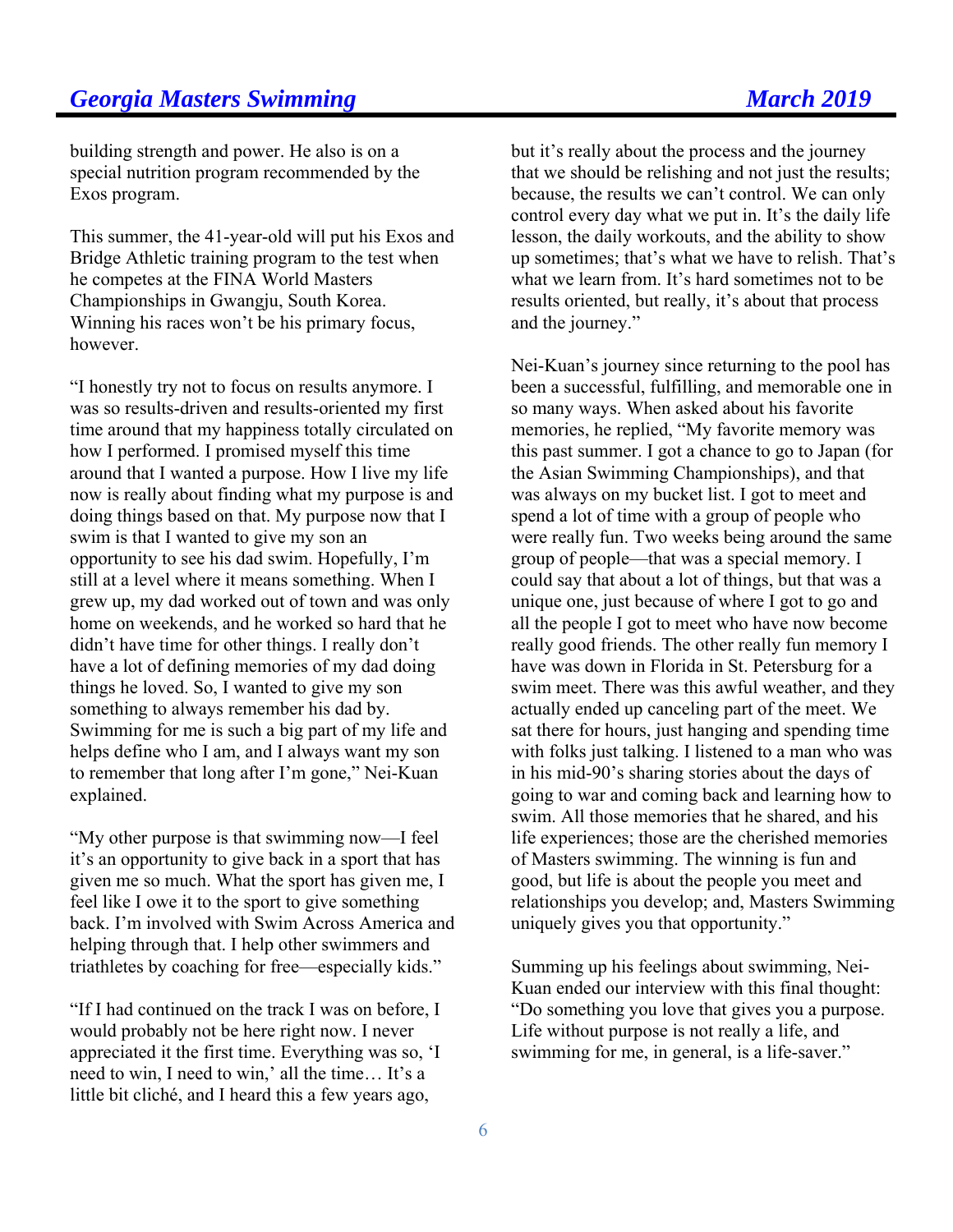## **Elaine's Tip of the Month**

In the January/February 2019 issue of *Swimmer*, Allan Phillip wrote about the importance of doing a dynamic stretching warm-up before you swim to help avoid injuries. Since joining Masters in 2010, I have developed my own routine of dynamic stretches, some of which were adapted from physical therapy exercises I learned following (non-sports-related) back, shoulder, and hip surgeries. The many hours I spent in physical therapy taught me one thing: Once you have an injury (and, especially if it results in surgery), it is very important to continue doing the exercises to maintain flexibility, strength, and to help avoid sustaining future injuries.

Whether you do the exercises detailed in *Swimmer*  or try the exercises I will be writing about over the next several months, as the Nike slogan states, "Just do it."

(I will add a disclaimer, however, that I do not hold any professional certifications, and neither I or Georgia Masters are responsible for any injuries you may incur. Consult your doctor, and do these exercises at your own risk.)

The following is one of ten shoulder exercises I do as part of my 20-minute full- body pre-swim warm-up. This is my favorite stretch to prepare my shoulders for streamlining of all four competitive strokes. It also feels really good!

#### **Shoulder Stretch for Streamlining**



Step 1: Stand upright with good posture (shoulders pulled back and chin slightly tucked), and face a wall. Hold a small cloth in one hand up against the wall at shoulder level.

Step 2: Slowly slide your hand up the wall while stepping forward with the opposite foot. Continue forward until you feel a firm stretch. Hold for a few seconds, and then return to the starting position. Do ten repetitions, aiming to push your arm up a little further each time. Go only as far as you can for a comfortable stretch. If it hurts, you have pushed too far. Repeat Steps 1 and 2 for the other arm.







Step 3: Turn perpendicular to the wall, and do ten repetitions with your arm going up the wall to the side of you. Repeat for your other arm.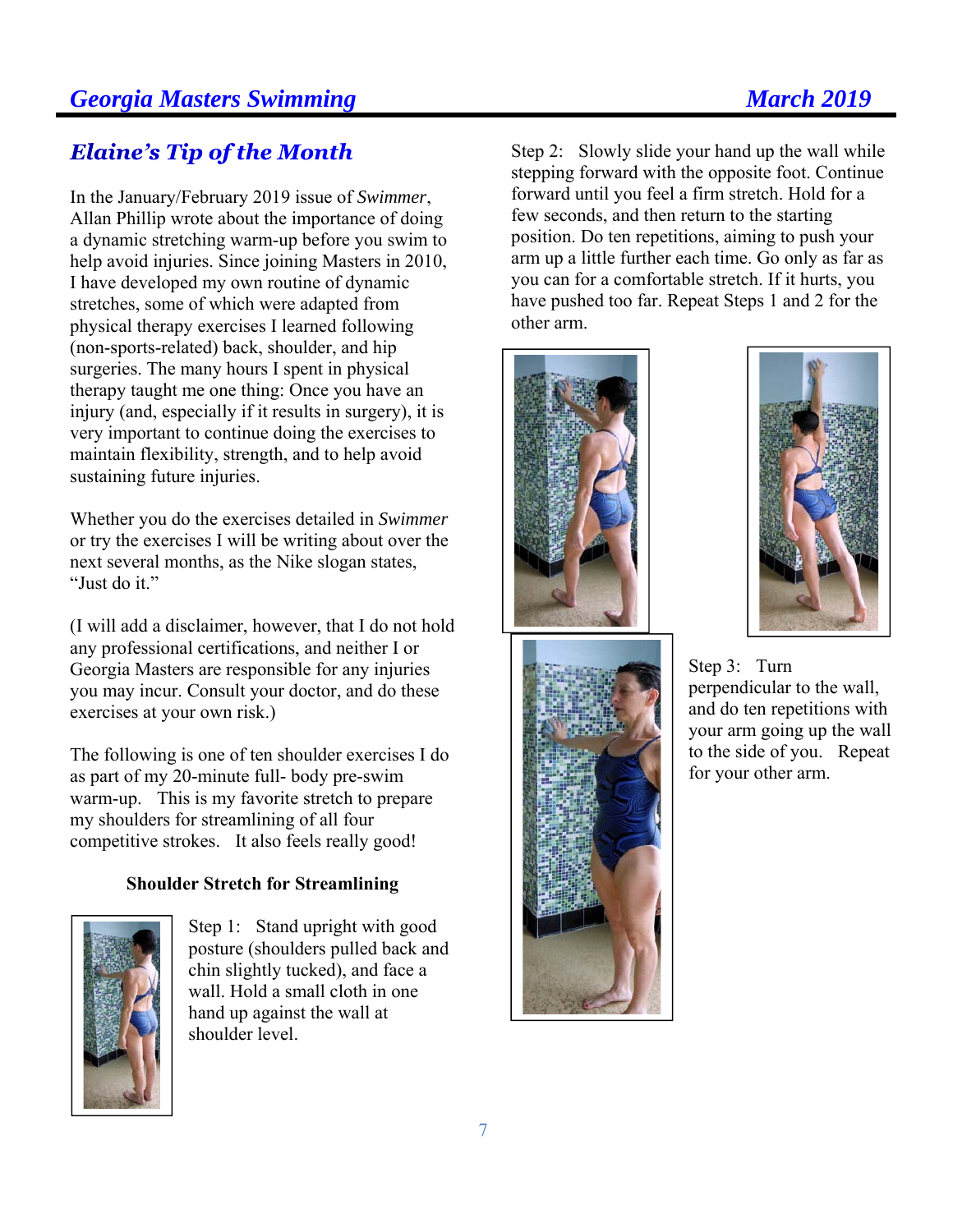| <b>Upcoming Events</b>  |                                            |                    |                                                |  |  |  |  |
|-------------------------|--------------------------------------------|--------------------|------------------------------------------------|--|--|--|--|
|                         | April 2019                                 |                    |                                                |  |  |  |  |
| $6 - 7$                 | $SCY$ meet – Cary, NC                      | $11 - 14$          | YMCA SCY Nationals - Orlando, FL               |  |  |  |  |
| 14                      | LMSC Conference Call at 7:15pm; contact    | $25 - 28$          | USMS Spring SC Nationals - Mesa, AZ;           |  |  |  |  |
|                         | Britta if you'd like to attend -           |                    | deadline March 25 at 11:59pm                   |  |  |  |  |
|                         | brittaoleary@gmail.com                     |                    |                                                |  |  |  |  |
|                         |                                            | <b>May 2019</b>    |                                                |  |  |  |  |
| $\overline{\mathbf{5}}$ | ART SCY Spring Splash @ Georgia Tech;      | 11                 | LCM - Nashville, TN                            |  |  |  |  |
|                         | Entry enclosed                             |                    |                                                |  |  |  |  |
|                         |                                            | <b>June 2019</b>   |                                                |  |  |  |  |
| $\mathbf{1}$            | Open Water - Chattanooga, TN               | $8-9$              | LCM - Sarasota, FL                             |  |  |  |  |
| $15-16$                 | Dixie Zone LCM Championship-               | 22                 | Lake Fontana Open Water - 5k, 10k, 15k -       |  |  |  |  |
|                         | Greenville, SC                             |                    | Almond, NC                                     |  |  |  |  |
| 29                      | Georgia Games Open Water - Lake Acworth -  | 30                 | Athens Bulldogs LC Invitational at UGA         |  |  |  |  |
|                         | 1k, 3k, $5k -$ <u>www.georgiagames.org</u> |                    | (tentative)                                    |  |  |  |  |
|                         |                                            | <b>July 2019</b>   |                                                |  |  |  |  |
|                         | <b>LMSC Conference Call</b>                | $13 - 14$          | LC meet – St. Petersburg, FL                   |  |  |  |  |
|                         |                                            | <b>August 2019</b> |                                                |  |  |  |  |
|                         | <b>LMSC Conference Call</b>                | $7-11$             | <b>USMS LC Summer Nationals- Mission Viejo</b> |  |  |  |  |
|                         | September 2019                             |                    |                                                |  |  |  |  |
| $\overline{7}$          | Southside Seals SCY Pentathlon             | 7                  | <b>LMSC Annual Meeting</b>                     |  |  |  |  |
| $11-15$                 | USMS Convention – St. Louis                | 22                 | USMS 10k Open Water Championships -            |  |  |  |  |
|                         |                                            |                    | Knoxville                                      |  |  |  |  |
| 28                      | Swim Across America Open Water - Lake      |                    |                                                |  |  |  |  |
|                         | Lanier - www.swimacrossamerica.org         |                    |                                                |  |  |  |  |

Information on these and other Dixie Zone events can be found on the Dixie Zone website at www.dixiezone.org/Meets.htm. \*Dates in red are Georgia LMSC events.

| <b>Swim Websites</b>              |                                                      |  |  |  |  |
|-----------------------------------|------------------------------------------------------|--|--|--|--|
| <b>ASL Silverking TRI-Masters</b> | Swimasl.com                                          |  |  |  |  |
| Athens Bulldog Swim Club          | http://www.athensbulldogs.com                        |  |  |  |  |
| <b>Atlanta Rainbow Trout</b>      | https://www.atlantarainbowtrout.com                  |  |  |  |  |
| Atlanta Water Jocks               | http://www.atlantawaterjocks.com                     |  |  |  |  |
| Chastain Park Athletic Club       | www.ChastainParkAthleticClub.org                     |  |  |  |  |
| <b>Columbus Aquatic Club</b>      | http://www.swimhurricanes.com                        |  |  |  |  |
| Concourse Athletic Club           | wellbridge.com/concourse-athletic-club/sandy-springs |  |  |  |  |
| <b>Cumming Waves Swim Team</b>    | www.cummingwaves.net                                 |  |  |  |  |
| <b>Decatur Family YMCA</b>        | ddy.ymcaatlanta.org                                  |  |  |  |  |
| <b>DeKalb Aquatics Masters</b>    | http://daqswim.com                                   |  |  |  |  |
| <b>Douglas County Stingreys</b>   | douglascountystingrays.org                           |  |  |  |  |
| Dynamo Swim Club Masters          | http://dynamoswimclub.com                            |  |  |  |  |
| Fyns                              | http://www.fynsmasters.com                           |  |  |  |  |
| <b>Great White Shark Aquatics</b> | www.gwsaswim.com                                     |  |  |  |  |
| John P. Thayer YMCA Masters Swim  | Columbusymca.com                                     |  |  |  |  |
| Savannah Masters                  | http://www.tlb975.wix.com/mastersswimming            |  |  |  |  |
| <b>Stingrays Masters Swimming</b> | http://www.stingraysswimming.com                     |  |  |  |  |
| <b>Swim Gainesville</b>           | www.swimgainesville.com                              |  |  |  |  |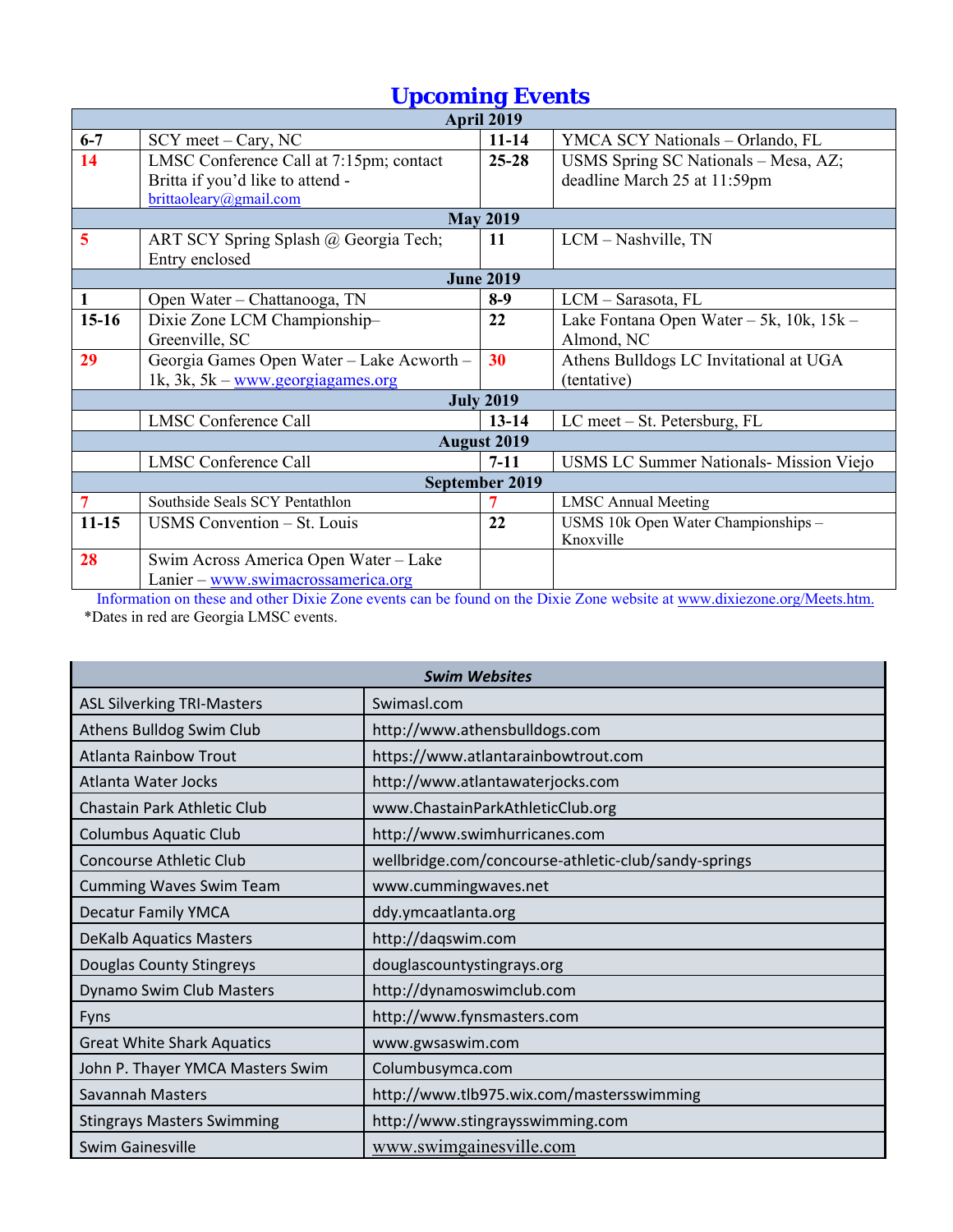## **Georgia Masters Swimming March 2019** March 2019

| <b>Swim Macon Masters</b>            |                                                     | www.swimmacon.com                             |                                   |  |  |  |
|--------------------------------------|-----------------------------------------------------|-----------------------------------------------|-----------------------------------|--|--|--|
| <b>Tidal Wave Masters Swimming</b>   |                                                     | tidalwaveswimming.com                         |                                   |  |  |  |
| <b>Tidal Wave Masters Swimming</b>   |                                                     | tidalwaveswimming.com                         |                                   |  |  |  |
| Windy Hill Athletic Club Masters     |                                                     | http://www.midtown.com/windyhill              |                                   |  |  |  |
|                                      |                                                     |                                               |                                   |  |  |  |
| Georgia Masters Swimming             |                                                     | www.georgiamasters.org                        |                                   |  |  |  |
| <b>USMS Dixie Zone</b>               |                                                     | www.dixiezone.org/links.htm                   |                                   |  |  |  |
| <b>USMS</b>                          | www.USMS.org                                        |                                               |                                   |  |  |  |
|                                      |                                                     | <b>GEORGIA CLUBS</b>                          |                                   |  |  |  |
| <b>NAME</b>                          | <b>ABBR</b>                                         | <b>CONTACT</b>                                | <b>EMAIL</b>                      |  |  |  |
| <b>Atlanta Rainbow Trout</b>         | <b>ART</b>                                          | Sean Fitzgerald                               | seanfit@gmail.com                 |  |  |  |
| <b>Atlanta Water Jocks</b>           | <b>AWJ</b>                                          | Lorenzo Benucci                               | lbenucci@gmail.com                |  |  |  |
| Andrew & Walter Young YMCA Masters   | AWYY                                                | Iilonga Thandiwe                              | linz.t@mindspring.com             |  |  |  |
| John P. Thayer YMCA Masters Swim     | <b>BARM</b>                                         | Scott Balkcum                                 | sbalkcum@ymcacolumbusga.com       |  |  |  |
| <b>Cumming Aquatic Center</b>        | <b>CMMS</b>                                         | Susan Alston                                  | cac2@cityofcumming.net            |  |  |  |
| Concourse Athletic Club              | <b>CONC</b>                                         | Nancy Overheim                                | noverheim@wellbridge.com          |  |  |  |
| Chastain Park Athletic Club          | jimkingusa@gmail.com<br><b>CPAC</b><br>Jim King     |                                               |                                   |  |  |  |
| <b>Cumming Waves Swim Team</b>       | <b>CWGA</b>                                         | Teresa Coan                                   | swimcummingwaves@gmail.com        |  |  |  |
| <b>DeKalb Aquatics Masters</b>       | <b>DAQM</b>                                         | Melissa Wilborn                               | daqswim@bellsouth.net             |  |  |  |
| <b>Decatur Family YMCA</b>           | <b>DFY</b>                                          | bethc@ymcaatlanta.org<br><b>Beth Costello</b> |                                   |  |  |  |
| Georgia Masters                      | Lisa L Watson<br>lisa.watson@ung.edu<br><b>GAJA</b> |                                               |                                   |  |  |  |
| <b>Gwinnett County Masters Club</b>  | <b>GMAC</b>                                         | Destry Dispain                                | destry.dispain@gwinnettcounty.com |  |  |  |
| <b>Great White Shark Aquatics</b>    | <b>GWSA</b>                                         | Phil Donihe                                   | coachphil17@yahoo.com             |  |  |  |
| <b>Columbus Aquatic Club</b>         | <b>HURM</b>                                         | <b>Kathy Gramling</b>                         | cachurricanes@gmail.com           |  |  |  |
| <b>Marietta Marlins</b>              | <b>LINS</b>                                         | Larry Baskin                                  | larry@larrybaskin.com             |  |  |  |
| Life Time Swim Georgia               | <b>LTMS</b>                                         | Alicia Kockler                                | ryanbell@msn.com                  |  |  |  |
| <b>Stingrays Masters Swimming</b>    | RAY                                                 | lan Goss                                      | rayscoach@gmail.com               |  |  |  |
| <b>Spartans Aquatic Masters Club</b> | SAMC                                                | Kris Kester                                   | kris@kris-fit.com                 |  |  |  |
| <b>Swim Gainesville</b>              | SG                                                  | Joy Kelleher                                  | joylohr@yahoo.com                 |  |  |  |
| <b>Tidal Wave Masters Swimming</b>   | <b>TWMS</b>                                         | Andrew Baer                                   | swimbaer@comcast.net              |  |  |  |
| Wade Walker sharks                   | <b>WWYS</b>                                         | Avel Lai Leung                                | Avel-laileung@comcast.net         |  |  |  |
| Windy Hill Athletic Club Masters     | <b>WHA</b>                                          | Keith Berryhill                               | keith.berryhill@windyhillclub.com |  |  |  |
| Northwest YMCA Grayfins              | murielcochran@gmail.com<br>YGF<br>Muriel Cochran    |                                               |                                   |  |  |  |
|                                      |                                                     | <b>GEORGIA SUPERTEAM (GAJA)</b>               |                                   |  |  |  |
| <b>ASL Silverking TRI-Masters</b>    | <b>ASLM</b>                                         | Kathleen Greely                               | aslcoachgreely@gmail.com          |  |  |  |
| Athens Bulldog Swim Club             | ABSC                                                | Craig Page                                    | craigwpage@gmail.com              |  |  |  |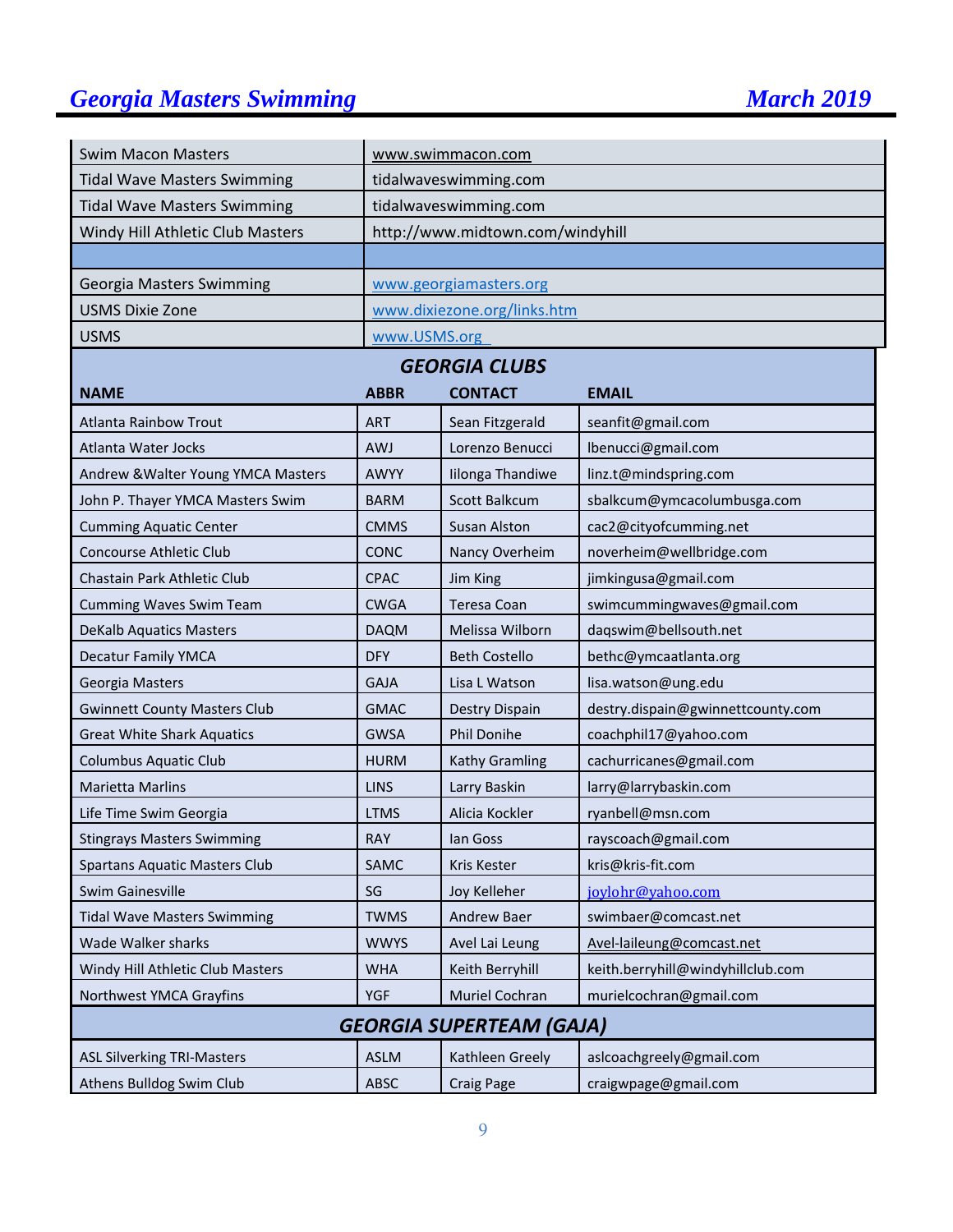## **Georgia Masters Swimming March 2019** March 2019

| Augusta Recreation and Parks Blue Tides | <b>ARP</b>  | Barbara Ingold         | arpbluetides@gmail.com           |
|-----------------------------------------|-------------|------------------------|----------------------------------|
| Douglas County Stingreys                | <b>DCS</b>  | Jarrod Hunte           | douglascountystingrays@gmail.com |
| Dynamo Swim Club Masters                | <b>DYNA</b> | <b>Mike Cotter</b>     | mikedynamo@earthlink.net         |
| <b>Fyns</b>                             | <b>FYNS</b> | Raquel Terroba         | fyns.coach@gmail.com             |
| Georgia Masters Killer Whales           | <b>GMKW</b> | Lisa Watson            | lisa.watson@gsc.edu              |
| Life Time Swim Alpharetta               | <b>ALPL</b> | Moss<br>Ryan           | COCNAquaticsManager@lt.life      |
| Life Time Swim Atlanta                  | <b>ATLL</b> | Katie Payne            | GAATAquaticsManager@lt.life      |
| Life Time Swim Johns Creek              | JCL         | Merrie Copeland        | GAJCAquaticsManager@lt.life      |
| Life Time Swim Sugarloaf                | <b>SUGL</b> | <b>William Breland</b> | GASLAquaticsManager@lt.life      |
| Life Time Swim Woodstock                | <b>WSKL</b> | Jonathan Sims          | GAMBAquaticsManager@lt.life      |
| Savannah Masters                        | <b>SAVM</b> | Donna Hooe             | rdhooe1@juno.com                 |
| Southside Seals                         | <b>SSS</b>  | Rob Copeland           | rob copeland@comcast.net         |
| <b>Stingrays Masters</b>                | <b>RAYS</b> | lan Goss               | rayscoach@gmail.com              |
| Swim Atlanta Masters                    | <b>SAMS</b> | <b>Scot Davis</b>      | sdavisswim1980@yahoo.com         |
| <b>Swim Macon Masters</b>               | <b>SMM</b>  | Tana Selby             | tanatanas@bellsouth.net          |
| <b>Tidal Wave Masters Swimming</b>      | <b>TWMS</b> | <b>Andrew Baer</b>     | swimbaer@comcast.net             |

## *Who Y*=*All Can Call*

| <b>Name</b>      | <b>Title</b>              | <b>Phone</b>       | Email                              |
|------------------|---------------------------|--------------------|------------------------------------|
| Rob Copeland     | Long Distance             | $(678)$ 817-1602   | rob copland@comcast.net            |
| Pat Eddy         | Member at Large           | $(614) 670 - 1108$ | pateddy52@aol.com                  |
| Donna Hooe       | Coaches Chair             | $(912) 884 - 6456$ | rdhooel $@$ juno.com               |
| Bob Kohmescher   | Newsletter Editor         | $(770)$ 722-2192   | bobk340@comcast.net                |
| Elaine Krugman   | Contributing Editor       | $(678) 603 - 1543$ | ekrugman@aol.com                   |
| <b>Bill Lotz</b> | Member At Large           | $(404)$ 261-1906   | blotz@mindspring.com               |
| David Morrill    | Safety                    | $(770) 862 - 2533$ | latycar@latycar.org                |
| Britta O'Leary   | <b>LMSC Acting Chair</b>  | $(636)$ 295-3222   | brittaoleary@gmail.com             |
| Andy Rettig      | <b>LMSC</b> Registrar     | $(678)$ 417-6411   | $\arcti\frac{g}{\omega}$ gmail.com |
| Ed Saltzman      | Treasurer, Records, Meet  | $(770)$ 442-9075   | swimsalt@bellsouth.net             |
|                  | Sanctions, Communications |                    |                                    |
| Maddie Sibilia   | Members At Large          |                    | maddie.a.sibilia@gmail.com         |
| Jeff Tacca       | Member At Large           | $(404)$ 256-0733   | $\text{itacca}(a)$ comcast.net     |
| Lisa Watson      | Vice-Chair                | $(770)$ 497-1901   | lisa.watson@ung.edu                |
|                  |                           | $(678)717 - 3646$  |                                    |
| Karol Welling    | Secretary                 | $(770)$ 631-9195   | krw83@mindspring.com               |
| John Zeigler     | Fitness                   | $(770)$ 972-7981   | ivzeigler@bellsouth.net            |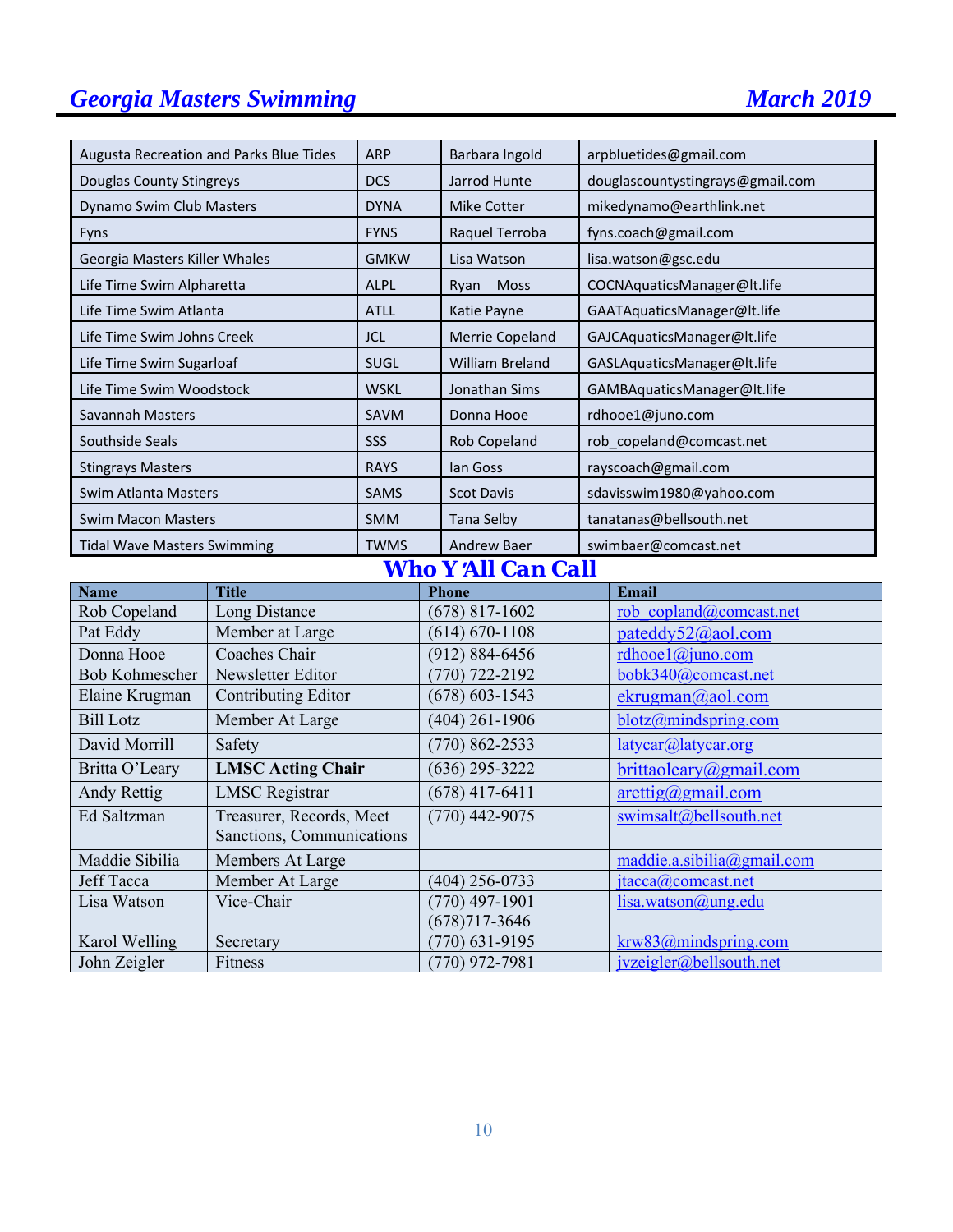## *More Pictures from the St. Pat's Meet*



Ann Colloton, Britta O'Leary, Heidi Natkin, Leann Rossi and Malena Hankins



Judith Haase





Pat Eddy Mark Rogers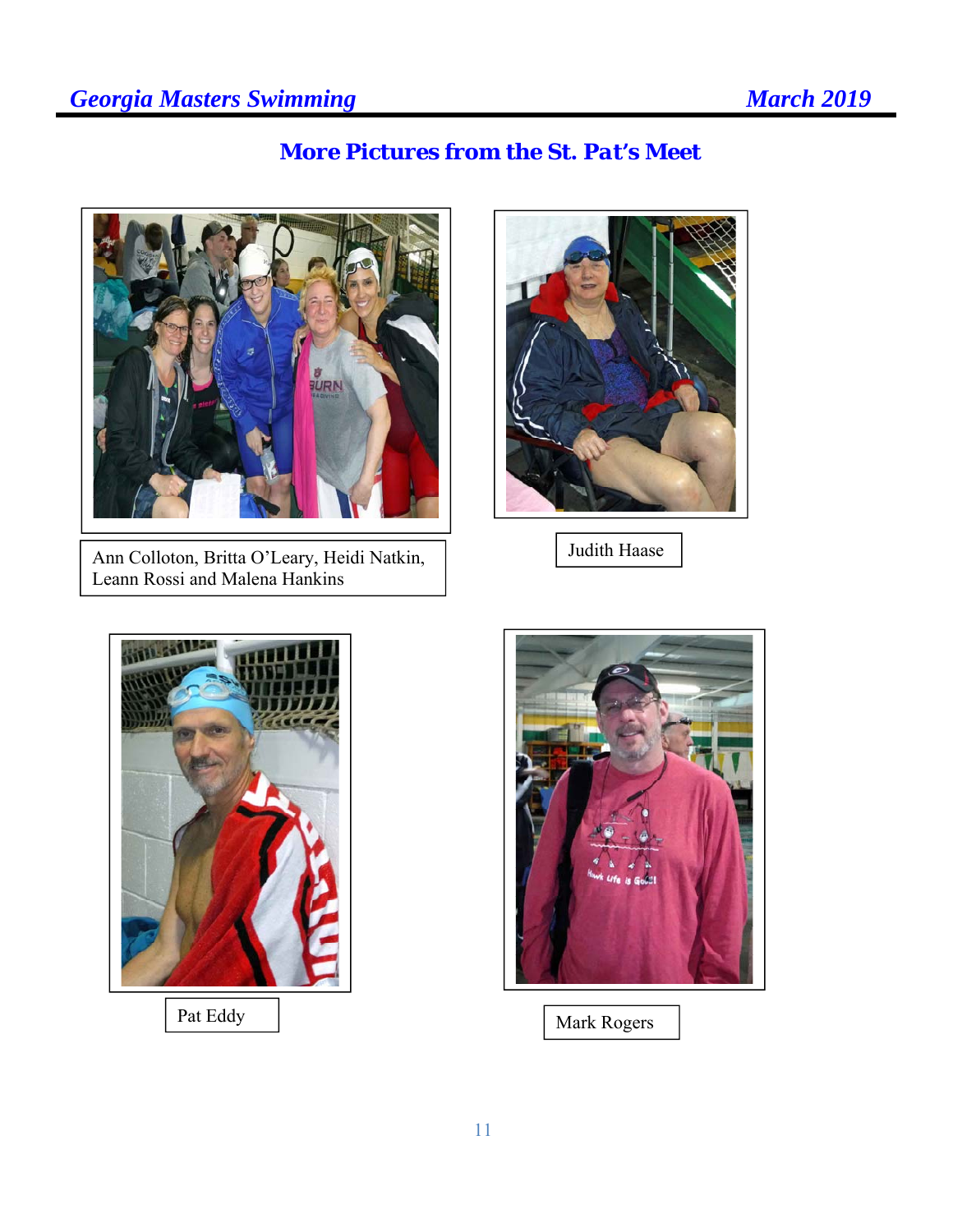

*Rainbow Trout Spring Splash GA Tech Campus Recreation Center (CRC) May 5th, 2019*

| Hosted by:<br>Meet Director: | Atlanta Rainbow Trout<br>Shayne Lastinger                                                                                                                                                                                                                                                                                                                                                                | Date: | USMS Sanction #: 459-S004<br>May 5, 2019 |  |  |  |  |
|------------------------------|----------------------------------------------------------------------------------------------------------------------------------------------------------------------------------------------------------------------------------------------------------------------------------------------------------------------------------------------------------------------------------------------------------|-------|------------------------------------------|--|--|--|--|
| Time:                        | Sunday Warm-ups start at 9AM; Meet starts at 10AM.                                                                                                                                                                                                                                                                                                                                                       |       |                                          |  |  |  |  |
| Facility:                    | Georgia Tech Campus Recreation Center (CRC). 10 Lanes, Short-Course Yards 10 Lanes for warm-up/warm-down<br>continuously running through the meet. http://www.crc.gatech.edu/aquatics/                                                                                                                                                                                                                   |       |                                          |  |  |  |  |
|                              | The length of the competition course is in compliance and on file with USMS in accordance with articles 105.1.7 and<br>107.2.1, but as a bulkhead course, is subject to length confirmation. Eligibility of times for USMS Top 10 and Records<br>will be contingent on verification of bulkhead placement.                                                                                               |       |                                          |  |  |  |  |
|                              | A separate warm up pool will be available throughout the meet.                                                                                                                                                                                                                                                                                                                                           |       |                                          |  |  |  |  |
| Address:                     | 750 Ferst Dr NW, Atlanta, GA 30318. Parking Available in lot across Ferst Drive from the Campus Recreation Center<br>(CRC) or in designated lots behind the CRC on Marietta Street. Parking on Tech Parkway is no longer permitted.<br>Violators will be ticketed. Please pick up a parking pass inside the facility.                                                                                    |       |                                          |  |  |  |  |
| Eligibility:                 | The meet is open to all persons 18 years and older as of May 5, 2019. Your age on May 5, 2019 determines your age<br>at the meet. USMS REGISTRATION IS REQUIRED. If you are not registered, your application can be accepted at the<br>meet. Please include a copy of your USMS card with your registration.                                                                                             |       |                                          |  |  |  |  |
| Events:                      | Swimmers may enter up to 5 individual events and 3 relays.                                                                                                                                                                                                                                                                                                                                               |       |                                          |  |  |  |  |
| Awards:                      | Ribbons will be awarded for $1^{st}$ , $2^{nd}$ , and $3^{rd}$ places. Individual High point winners will receive an award.                                                                                                                                                                                                                                                                              |       |                                          |  |  |  |  |
| Timing:                      | Touchpads/electronic timing with hand/stopwatch backup. Times will count toward USMS Records and Top Ten.                                                                                                                                                                                                                                                                                                |       |                                          |  |  |  |  |
| Scoring:                     | Top eight finishers will score as follows: 20, 17, 16, 15, 14, 13, 12, 11 for Individual events and 40, 34, 32, 30, 28, 26,<br>24, 22 for relays.                                                                                                                                                                                                                                                        |       |                                          |  |  |  |  |
| Fees:                        | \$40 covers facility and meet costs.                                                                                                                                                                                                                                                                                                                                                                     |       |                                          |  |  |  |  |
| Seeding:                     | All events except for the 1650 Free will be seeded in advance and slowest to fastest. 1650 Free will be limited to<br>the first 20 entries and seeded slowest to fastest, only after positive check-in has expired. No exceptions will be<br>made for missing the cutoff for positive check-in. Men and Women will be seeded together based on time. "NT"<br>entries will be seeded in the slowest heat. |       |                                          |  |  |  |  |
|                              | Relays will be deck-seeded and posted at the meet. Psych sheets will be posted at www.atlantarainbowtrout.com<br>and at www.georgiamasters.org around May 1 <sup>st</sup> (depending on the number of late entries being processed).                                                                                                                                                                     |       |                                          |  |  |  |  |
| Relays:                      | Entries for the Medley Relays will be due by 10:00 AM. Entries for the Free Relays will be due by the start of event<br>10. Relays heat/lane assignments will be posted in various locations around the pool as soon as possible.                                                                                                                                                                        |       |                                          |  |  |  |  |
| Entry deadline:              | Paper entries must be received by Wednesday, April 24 <sup>th</sup> . Mailed entries received after that date will be assessed a<br>\$10 late fee. No heats will be created to accommodate late entries after the meet has been seeded.                                                                                                                                                                  |       |                                          |  |  |  |  |
|                              | ENTER ONLINE at https://www.ClubAssistant.com/club/meet information.cfm?c=2176∣=11485 until April 29 <sup>th</sup> at 11:59PM. No<br>late fee with online registration!                                                                                                                                                                                                                                  |       |                                          |  |  |  |  |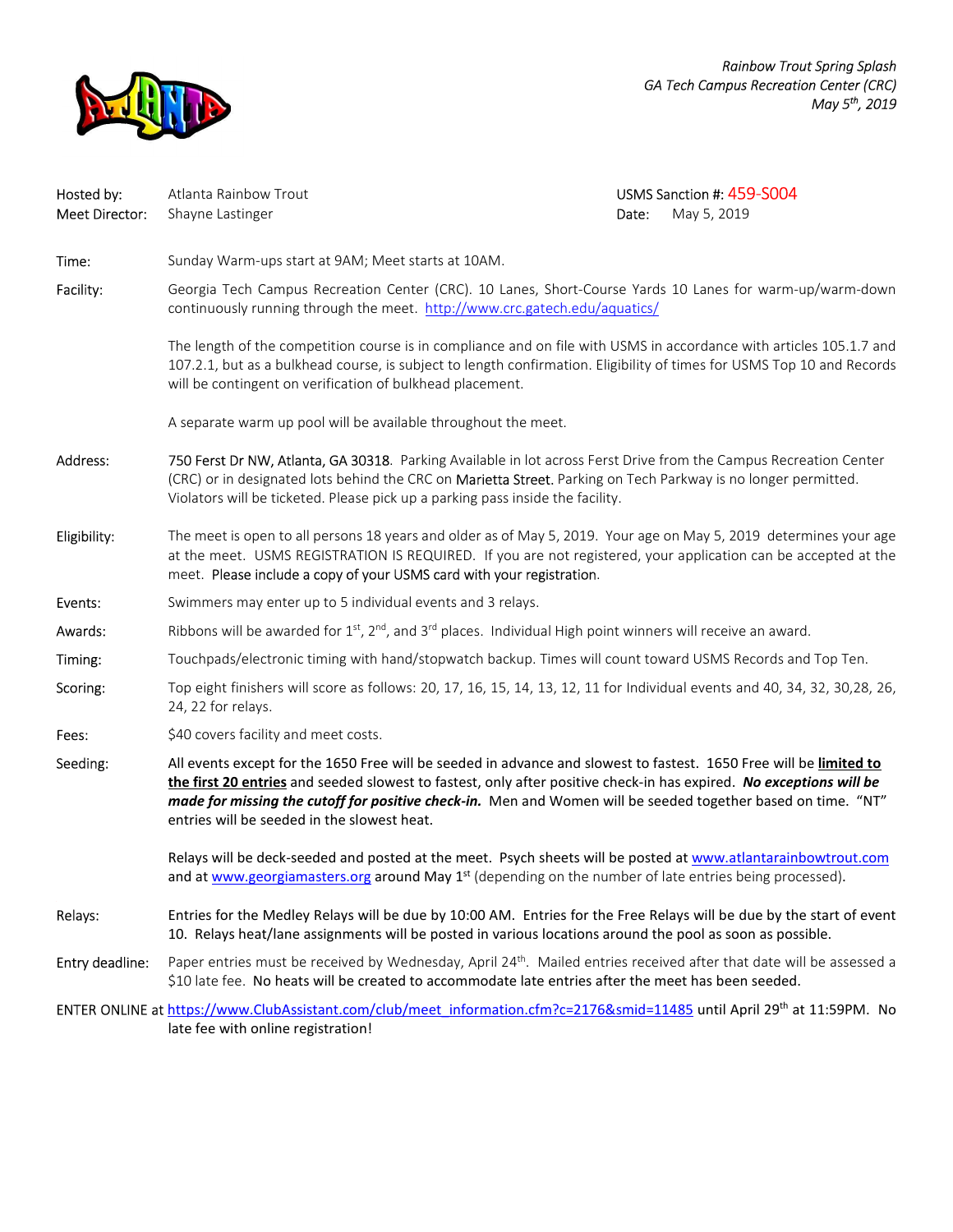

#### Include a copy of your USMS Card!

| Last Name:     |                |        | First Name:                       | Middle Initial: |
|----------------|----------------|--------|-----------------------------------|-----------------|
|                |                |        |                                   |                 |
| Date of birth: |                | USMS#: | Team/Club Affiliation (NOT GAJA): |                 |
|                |                |        |                                   |                 |
| Gender:        | Email address: |        |                                   |                 |
|                |                |        |                                   |                 |

Circle the event number and provide your best Short-Course Yard (25Y) time for each event you plan to enter. No deck entries will be accepted for Individual events. Maximum of 5 individual events per day. *1650 Free limited to the first 20 entries.* 

| Warm ups 9 AM; Meet Starts 10AM |                        |                 |    |                      |                 |  |  |
|---------------------------------|------------------------|-----------------|----|----------------------|-----------------|--|--|
| #                               | <b>EVENT</b>           | Time (00:00:00) | #  | <b>EVENT</b>         | Time (00:00:00) |  |  |
| 1                               | 1650 Free              |                 | 13 | 200 Breast           |                 |  |  |
| $\overline{2}$                  | Women 200 Medley Relay |                 | 14 | 100 Fly              |                 |  |  |
| 3                               | Men 200 Medley Relay   |                 | 15 | 200 IM               |                 |  |  |
| 4                               | Mixed 200 Medley Relay |                 | 16 | 100 Free             |                 |  |  |
| 5                               | 200 Free               |                 | 17 | 200 Back             |                 |  |  |
| 6                               | 50 Back                |                 | 18 | 50 Breast            |                 |  |  |
| 7                               | 100 Breast             |                 | 19 | Women 200 Free Relay |                 |  |  |
| 8                               | 50 Fly                 |                 | 20 | Men 200 Free Relay   |                 |  |  |
| 9                               | 100 Back               |                 | 21 | Mixed 200 Free Relay |                 |  |  |
| 10                              | 100 IM                 |                 |    |                      |                 |  |  |
| 11                              | 200 Fly                |                 |    |                      |                 |  |  |
| 12                              | 50 Free                |                 |    |                      |                 |  |  |

Payment Info: Meet Entry Fee:

\$40.00

Make Checks Payable to: Atlanta Rainbow Trout

Mail to: Atlanta Rainbow Trout, 541 10<sup>th</sup> Street NW, #341, Atlanta, GA 30318

Paper Entry must be received by Wednesday, April 24<sup>th</sup>.

Online entry: https://www.ClubAssistant.com/club/meet\_information.cfm?c=2176&smid=11485

Questions? Email Shayne.lastinger@comcast.net

Must sign USMS Liability Release on Back of Entry